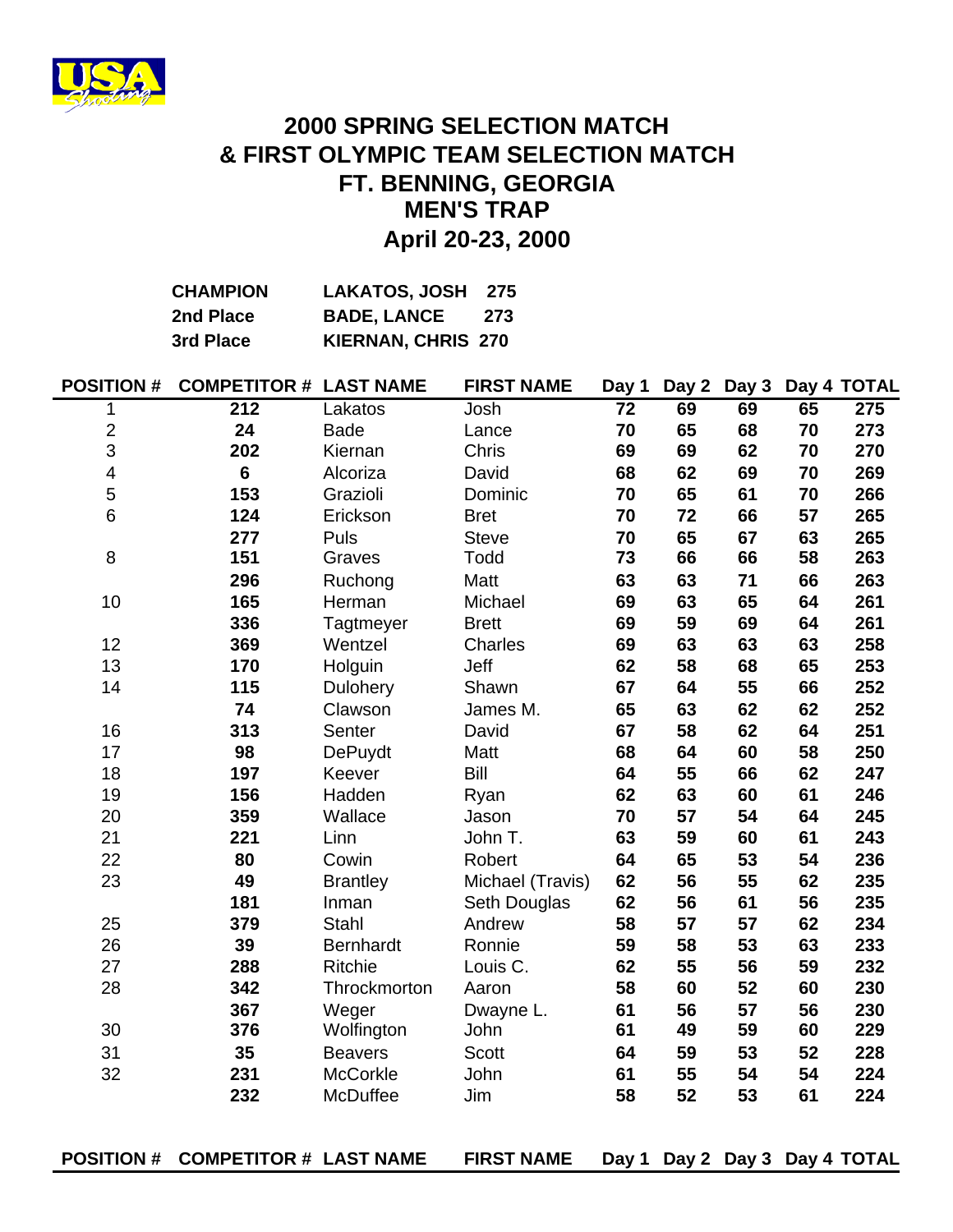| 34 | 263 | Owen             | Zach         | 60 | 58 | 49 | 55 | 222 |
|----|-----|------------------|--------------|----|----|----|----|-----|
|    | 33  | <b>Beardslee</b> | James        | 59 | 53 | 55 | 55 | 222 |
|    | 360 | Wallace          | Matt         | 65 | 47 | 52 | 58 | 222 |
| 37 | 259 | Ondov            | Chuck        | 55 | 51 | 57 | 52 | 215 |
| 38 | 90  | Dauenhauer       | Seth         | 56 | 48 | 56 | 54 | 214 |
| 39 | 48  | <b>Brantley</b>  | Maxey        | 44 | 58 | 53 | 58 | 213 |
|    | 321 | Sinkoff          | <b>Barry</b> | 56 | 56 | 47 | 54 | 213 |
| 41 | 236 | McLeod           | Josh         | 47 | 53 | 53 | 58 | 211 |
| 42 | 256 | Nixon            | J. Keith     | 52 | 54 | 57 | 47 | 210 |
| 43 | 218 | Leonard          | Jason        | 54 | 55 | 47 | 52 | 208 |
| 44 | 59  | <b>Burson</b>    | Jonathan     | 57 | 53 | 49 | 45 | 204 |
| 45 | 119 | Elledge          | Gary         | 55 | 52 | 46 | 49 | 202 |
|    | 43  | Bogan            | Jackson      | 51 | 45 | 58 | 48 | 202 |
| 47 | 173 | Hopp             | Jerry        | 54 | 45 | 42 | 56 | 197 |
| 48 | 23  | <b>Baber</b>     | Tom          | 50 | 47 | 47 | 52 | 196 |
| 49 | 84  | Curtis           | Adam         | 48 | 50 | 41 | 56 | 195 |
| 50 | 242 | Meyer            | James M.     | 47 | 46 | 49 | 51 | 193 |
| 51 | 380 | Curtis           | Art          | 46 | 46 | 47 | 53 | 192 |
| 52 | 169 | Hoke             | Jason        | 50 | 41 | 43 | 49 | 183 |
|    | 223 | Loveless         | Mitchel      | 40 | 41 | 55 | 47 | 183 |
| 54 | 266 | Paul             | Robert M.    | 44 | 49 | 34 | 54 | 181 |
|    | 273 | Plaunt           | James R.     | 47 | 41 | 50 | 43 | 181 |
|    | 182 | Inman            | Walter E.    | 48 | 39 | 42 | 52 | 181 |
| 57 | 234 | <b>McKain</b>    | John         | 43 | 44 | 42 | 45 | 174 |
| 58 | 295 | Roux             | Tre'         | 44 | 35 | 40 | 44 | 163 |
| 59 | 220 | Levy             | A. J.        | 34 | 48 | 34 | 31 | 147 |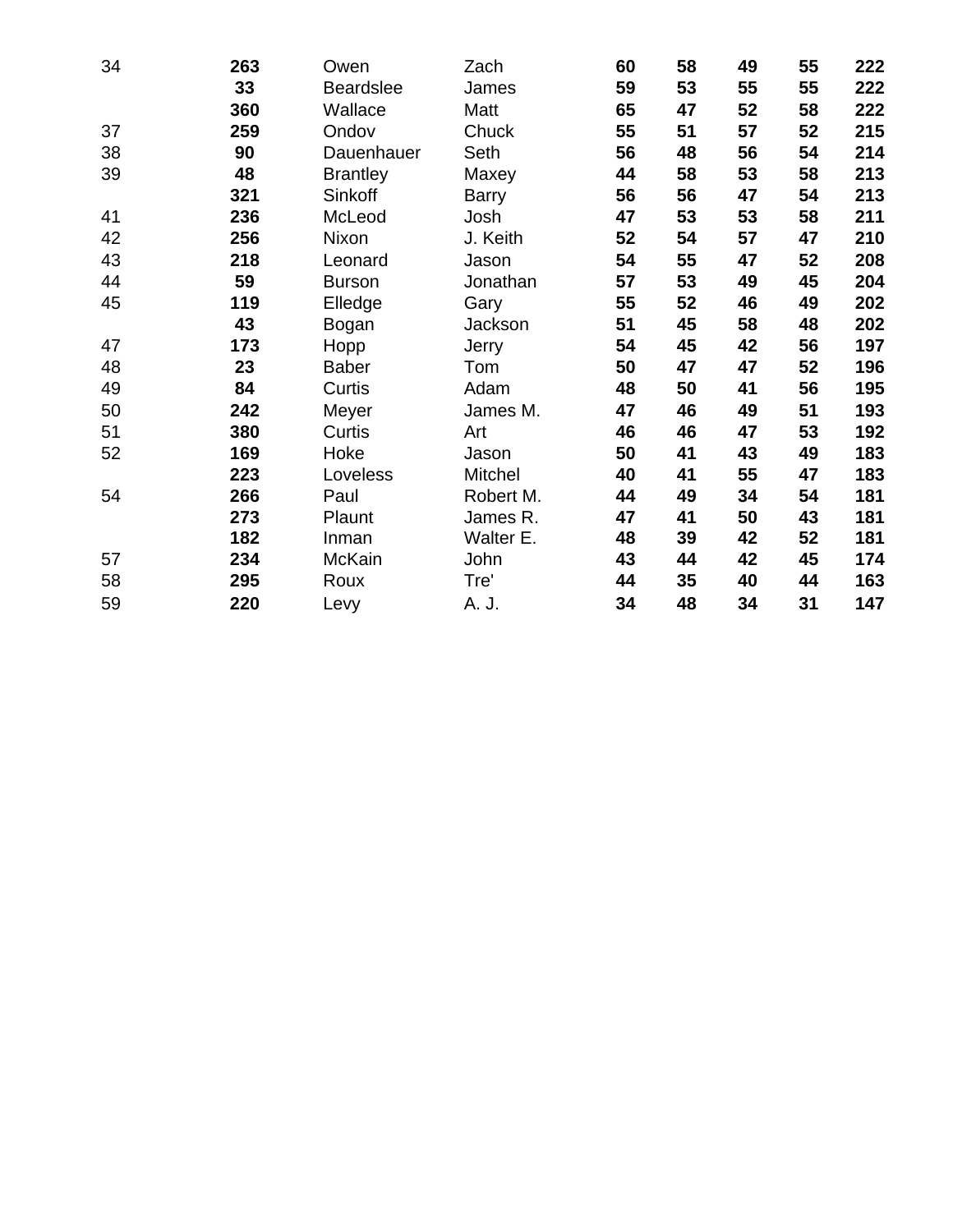

## **April 20-23, 2000 FT. BENNING, GEORGIA & FIRST OLYMPIC TEAM SELECTION MATCH 2000 SPRING SELECTION MATCH WOMEN'S TRAP**

| <b>CHAMPION</b> | <b>DEMENT, JOETTA</b>       | 236 |
|-----------------|-----------------------------|-----|
| 2nd Place       | <b>MORRISON, DENISE</b> 235 |     |
| 3rd Place       | <b>DEWITT, THERESA</b>      | 227 |

| <b>POSITION #</b> | <b>COMPETITOR # LAST NAME</b> |                 | <b>FIRST NAME</b> | Day 1 | Day 2 | Day 3 |    | Day 4 TOTAL |
|-------------------|-------------------------------|-----------------|-------------------|-------|-------|-------|----|-------------|
|                   | 253                           | <b>Nattrass</b> | Susan             | 65    | 58    | 56    | 58 | 237         |
| $\mathbf{2}$      | 96                            | Dement          | Joetta            | 63    | 59    | 58    | 56 | 236         |
| 3                 | 247                           | Morrison        | Denise            | 58    | 59    | 56    | 62 | 235         |
| 4                 | 100                           | Dewitt          | <b>Theresa</b>    | 60    | 52    | 57    | 58 | 227         |
|                   | 244                           | Minyard         | Deena             | 51    | 59    | 62    | 55 | 227         |
| 6                 | 142                           | Gentry          | Cindy             | 56    | 59    | 52    | 57 | 224         |
|                   | 172                           | <b>Holtz</b>    | Lacy              | 58    | 56    | 56    | 52 | 222         |
| 8                 | 233                           | McFadden        | Tonia             | 52    | 55    | 54    | 57 | 218         |
| 9                 | 208                           | Koch-Paramore   | Carolyn           | 63    | 53    | 47    | 52 | 215         |
| 10                | 222                           | Loper           | Collyn            | 58    | 51    | 51    | 50 | 210         |
| 11                | 107                           | Dorman          | Amanda            | 44    | 47    | 52    | 54 | 197         |
| 12                | 167                           | Hilker          | Alisa             | 46    | 49    | 48    | 49 | 192         |
| 13                | 276                           | Puls            | Kathlee           | 44    | 45    | 46    | 50 | 185         |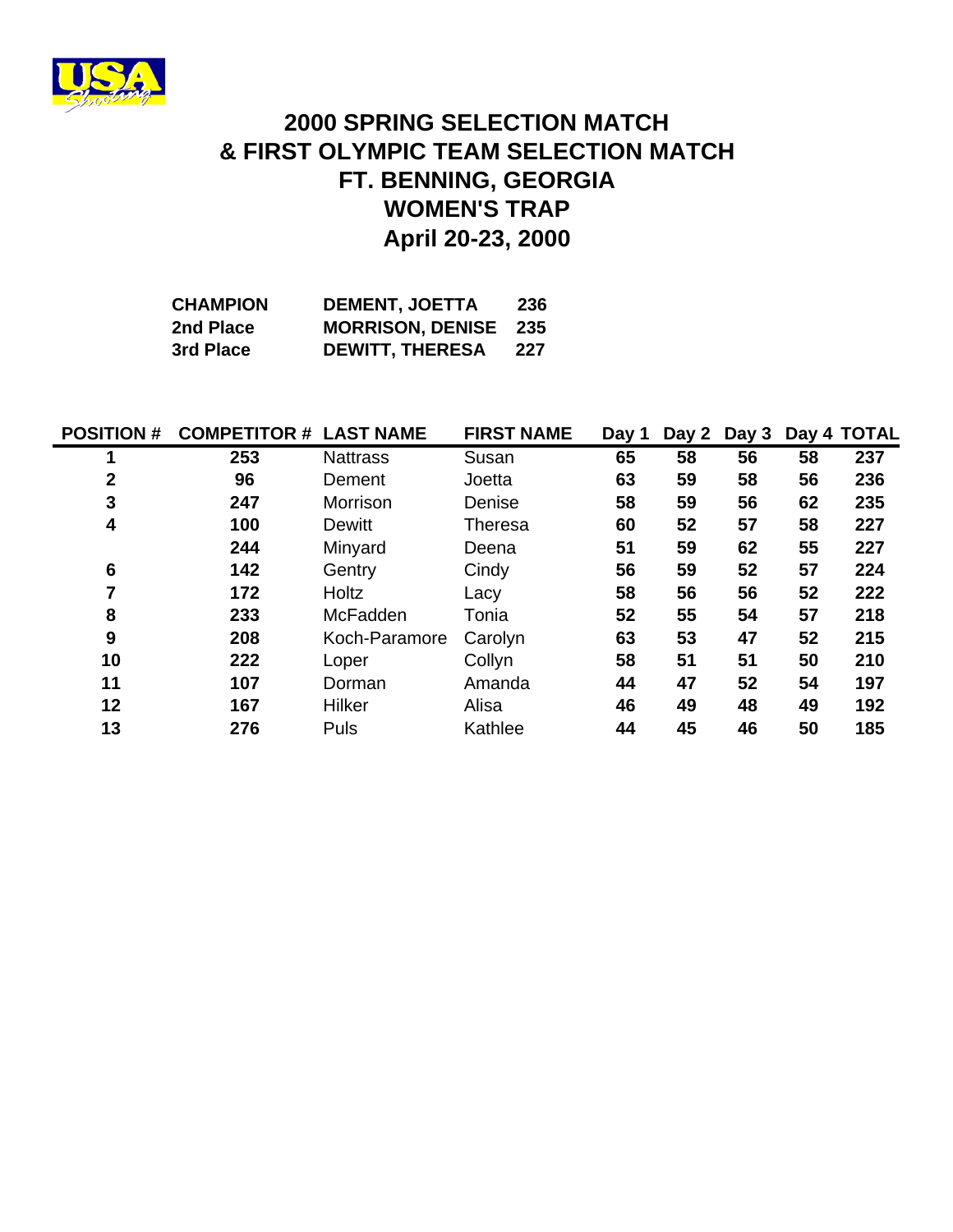

# **2000 SPRING SELECTION MATCH & FIRST OLYMPIC TEAM SELECTION MATCH FT. BENNING, GEORGIA MEN'S SKEET April 28-30, 2000**

| <b>CHAMPION</b> | <b>GRAVES, TODD 288</b> |     |
|-----------------|-------------------------|-----|
| 2nd Place       | <b>ROY, BILL</b>        | 284 |
| 3rd Place       | <b>VAUGHN, J</b>        | 283 |

|                         | POSITION # COMPETITOR # LAST NAME |                 | <b>FIRST NAME</b>  | DAY <sub>1</sub> |    |                 | DAY 2 DAY 3 TOTAL       |
|-------------------------|-----------------------------------|-----------------|--------------------|------------------|----|-----------------|-------------------------|
| 1                       | 151                               | Graves          | Todd               | $\overline{95}$  | 96 | $\overline{97}$ | 288                     |
| $\overline{\mathbf{2}}$ | $\overline{2}$                    | Roy             | <b>Bill</b>        | 98               | 92 | 94              | 284                     |
| 3                       | 355                               | Vaughn          | J                  | 93               | 93 | 97              | 283                     |
| 4                       | 308                               | Schmidt         | Michael            | 95               | 91 | 95              | 281                     |
| 5                       | 115                               | Dulohery        | Shawn              | 93               | 92 | 95              | 280                     |
| $6\phantom{1}$          | 365                               | Weeks           | <b>Mark</b>        | 89               | 95 | 94              | 278                     |
|                         | 267                               | Peresetsky      | Michael            | 90               | 96 | 92              | 278                     |
| 8                       | 56                                | <b>Buffa</b>    | Joe                | 94               | 90 | 92              | 276                     |
| $\boldsymbol{9}$        | 310                               | Schroeder       | <b>Scott</b>       | 94               | 90 | 90              | 274                     |
| 10                      | 112                               | <b>Duarte</b>   | Diego              | 88               | 90 | 93              | 271                     |
|                         | 189                               | Johnson         | Joseph             | 89               | 93 | 89              | 271                     |
| 12                      | 343                               | Treadwell       | Allen              | 90               | 86 | 92              | 268                     |
|                         | 363                               | Washmon         | <b>Duke</b>        | 87               | 90 | 91              | 268                     |
| 14                      | 251                               | Naatjes         | Tony               | 90               | 83 | 93              | 266                     |
|                         | 50                                | <b>Brickner</b> | Mike               | 85               | 88 | 93              | 266                     |
|                         | 262                               | Osborn          | <b>Brian</b>       | 93               | 88 | 85              | 266                     |
| 17                      | 54                                | <b>Brunelle</b> | Dale M.            | 89               | 88 | 88              | 265                     |
| 18                      | 328                               | Sotowa          | Randy              | 89               | 84 | 91              | 264                     |
| 19                      | 185                               | Jente           | <b>Rick</b>        | 83               | 86 | 91              | 260                     |
|                         | 391                               | McCutcheon      | Douglas            | 84               | 89 | 87              | 260                     |
| 21                      | 329                               | Souter          | <b>Charles</b>     | 83               | 88 | 88              | 259                     |
| 22                      | 160                               | Hart            | Clay               | 85               | 92 | 81              | 258                     |
| 23                      | 31                                | Bayo, Jr.       | Fernando           | 80               | 86 | 89              | 255                     |
| 24                      | 211                               | Lackey          | <b>Brazos Gary</b> | 87               | 82 | 85              | 254                     |
| 25                      | 387                               | Grannon         | <b>Mike</b>        | 81               | 83 | 89              | 253                     |
|                         | 99                                | Deauman         | <b>Brad</b>        | 78               | 88 | 87              | 253                     |
| 27                      | 9                                 | Altmann         | Fred               | 79               | 82 | 91              | 252                     |
| 28                      | 371                               | Wheless         | Alan               | 77               | 83 | 86              | 246                     |
|                         | 393                               | Chiang          | Sai                | 81               | 84 | 81              | 246                     |
|                         | 350                               | Uribe           | Paul               | 82               | 86 | 78              | 246                     |
| 31                      | 205                               | Kishiyama       | Theodore           | 83               | 79 | 81              | 243                     |
|                         | POSITION # COMPETITOR # LAST NAME |                 | <b>FIRST NAME</b>  |                  |    |                 | DAY 1 DAY 2 DAY 3 TOTAL |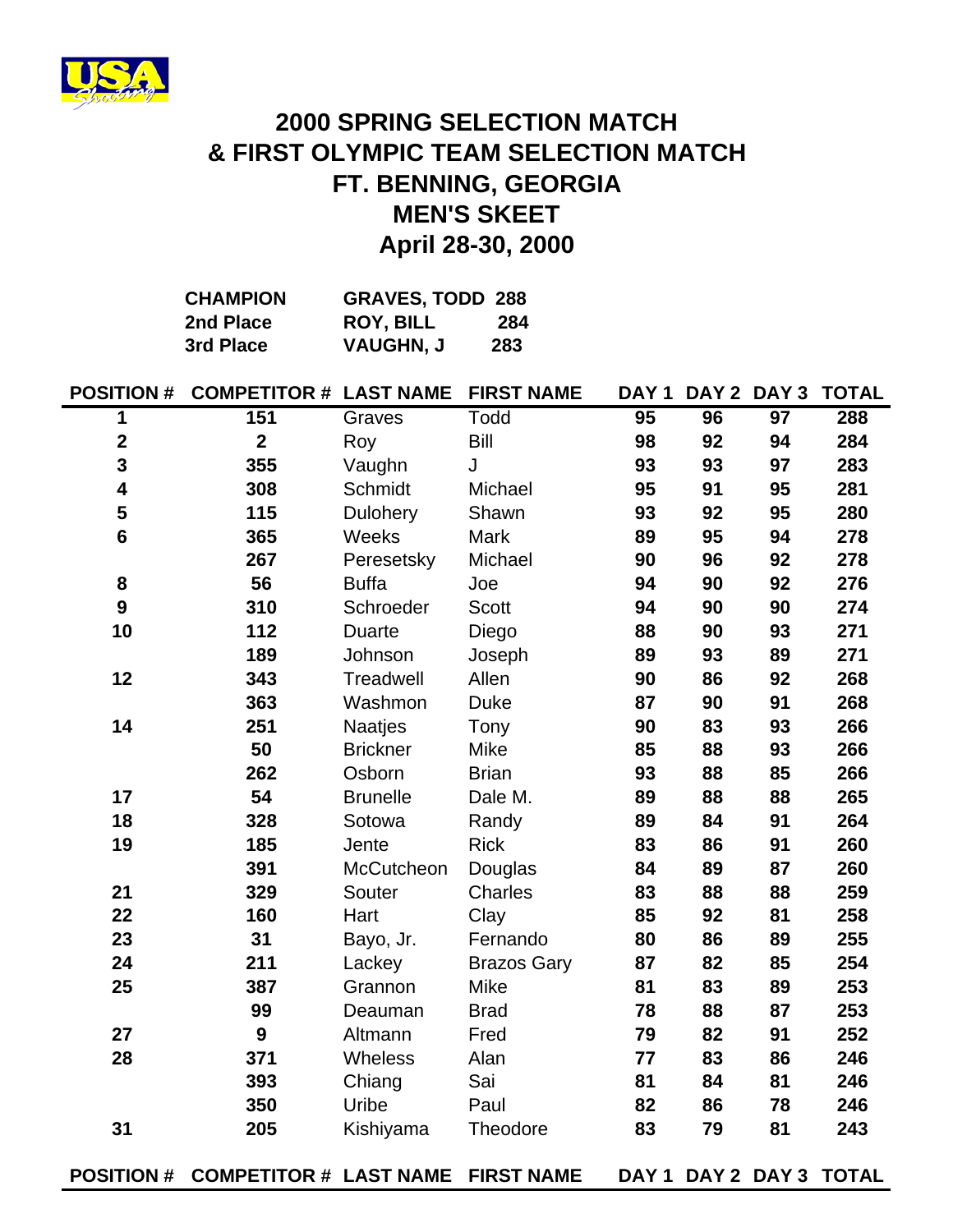| 32 | 352 | Vail          | Kent       | 75 | 78 | 86       | 239 |
|----|-----|---------------|------------|----|----|----------|-----|
|    | 394 | Weese         | Ken        | 79 | 79 | 81       | 239 |
| 34 | 206 | Knecht        | Adam       | 71 | 83 | 83       | 237 |
| 35 | 114 | Dugan         | Don        | 78 | 81 | 77       | 236 |
| 36 | 383 | <b>Bryant</b> | Cary       | 75 | 81 | 75       | 231 |
| 37 | 324 | Smith         | William L. | 73 | 77 | 79       | 229 |
| 38 | 339 | Tarantini     | Nicolo     | 73 | 75 | 80       | 228 |
| 39 | 395 | Bayo III      | Fernando   | 81 | 72 | 72       | 225 |
| 40 | 14  | Anderson      | Gerald     | 70 | 76 | 78       | 224 |
|    | 390 | Pinto         | Mike       | 76 | 73 | 75       | 224 |
| 42 | 255 | <b>Neely</b>  | Robert C.  | 79 | 73 | 71       | 223 |
| 43 | 361 | Walsh         | Stephen    | 73 | 73 | 76       | 222 |
| 44 | 75  | Collias       | Casey J.   | 74 | 65 | 79       | 218 |
| 45 | 392 | SanGiovanni   | Rafael     | 77 | 71 | 68       | 216 |
| 46 | 36  | <b>Beery</b>  | Michael    | 69 | 67 | 73       | 209 |
| 47 | 43  | Bogan         | Jackson    | 72 | 69 | 66       | 207 |
| 48 | 323 | Smith         | Aaron      | 61 | 64 | 68       | 193 |
| 49 | 18  | Arrington     | Benjamin   | 56 | 67 | 68       | 191 |
| 50 | 71  | Chittester    | Gary       | 58 | 64 | 64       | 186 |
| 51 | 234 | <b>McKain</b> | John       | 62 | 67 | 56       | 185 |
| 52 | 207 | Knowlton      | Michael    | 85 | 78 | $\bf{0}$ | 163 |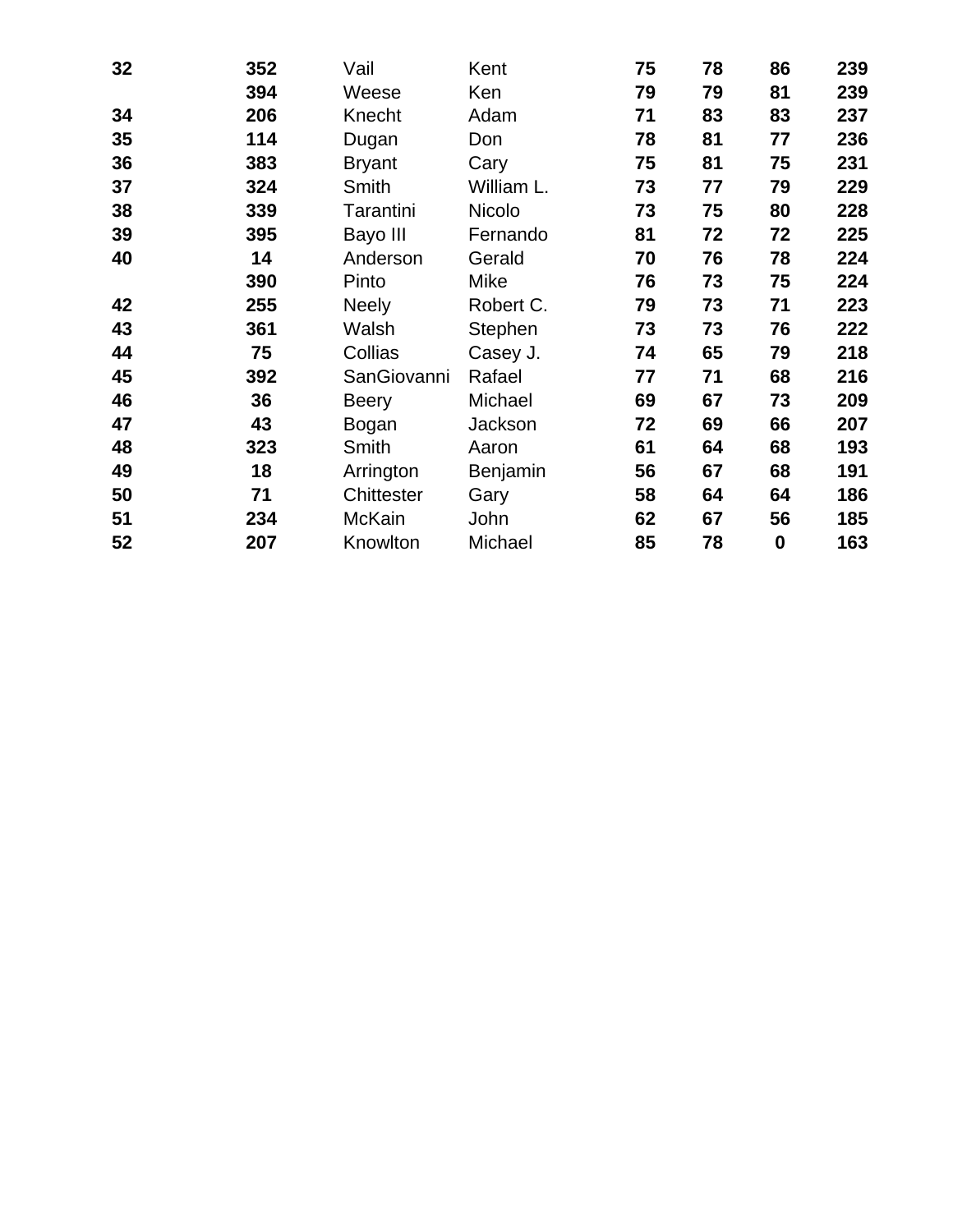

# **April 28-30, 2000 2000 SPRING SELECTION MATCH & FIRST OLYMPIC TEAM SELECTION MATCH FT. BENNING, GEORGIA WOMEN'S SKEET**

| <b>CHAMPION</b> | <b>SHENBERGER, CINDY 274</b> |     |
|-----------------|------------------------------|-----|
| 2nd Place       | <b>SMOTEK, CONNIE</b>        | 264 |
| 3rd Place       | <b>OGILVIE, LAURYN</b>       | 260 |

| <b>POSITION #</b> | <b>COMPETITOR # LAST NAME</b> |               | <b>FIRST NAME</b> | DAY <sub>1</sub> | DAY 2 DAY 3 |    | <b>TOTAL</b> |
|-------------------|-------------------------------|---------------|-------------------|------------------|-------------|----|--------------|
| 1                 | 318                           | Shenberger    | Cindy             | 91               | 91          | 92 | 274          |
| $\mathbf 2$       | 325                           | <b>Smotek</b> | Connie            | 86               | 88          | 90 | 264          |
| 3                 | 257                           | Ogilvie       | Lauryn            | 86               | 87          | 87 | 260          |
| 4                 | 25                            | Bankey        | Terry             | 83               | 82          | 83 | 248          |
| 5                 | 216                           | Legate        | Shari             | 82               | 82          | 81 | 245          |
| 6                 | 127                           | Ferrence      | Linda M.          | 83               | 79          | 81 | 243          |
| 7                 | 8                             | Allmand       | Katie             | 76               | 77          | 78 | 231          |
| 8                 | 177                           | <b>Huff</b>   | Ann               | 70               | 78          | 78 | 226          |
| 9                 | 309                           | Schroeder     | Patricia          | 70               | 72          | 78 | 220          |
| 10                | 83                            | Crozier       | Leigh Ann         | 66               | 68          | 63 | 197          |
| 11                | 126                           | Farrugia      | Christine         | 54               | 62          | 62 | 178          |
| 12                | 67                            | Carter        | Susan             | 54               | 58          | 49 | 161          |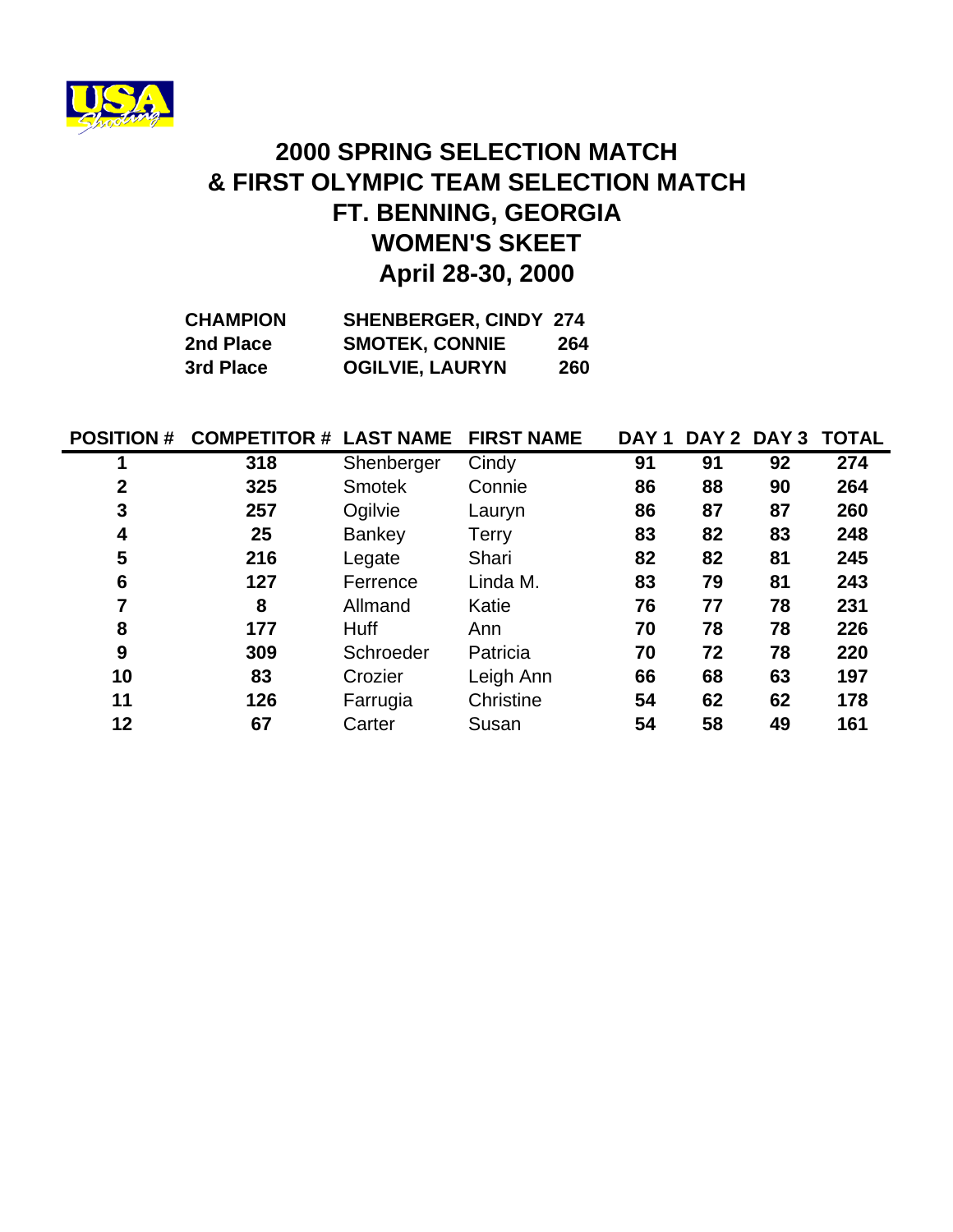

#### **2000 SPRING SELECTION MATCH & FIRST OLYMPIC TEAM SELECTION MATCH FT. BENNING, GEORGIA MEN'S DOUBLE TRAP April 25-26, 2000**

|                         | <b>CHAMPION</b>               | <b>ELLER, GLENN</b> | 274               |     |             |              |
|-------------------------|-------------------------------|---------------------|-------------------|-----|-------------|--------------|
|                         | 2nd Place                     | ALCORIZA, DAVID 273 |                   |     |             |              |
|                         | 3rd Place                     | <b>BADE, LANCE</b>  | 272               |     |             |              |
| <b>POSITION#</b>        | <b>COMPETITOR # LAST NAME</b> |                     | <b>FIRST NAME</b> |     | DAY 1 DAY 2 | <b>TOTAL</b> |
| 1                       | 120                           | Eller               | Glenn             | 132 | 142         | 274          |
| $\mathbf 2$             | $6\phantom{1}6$               | Alcoriza            | David             | 135 | 138         | 273          |
| 3                       | 24                            | <b>Bade</b>         | Lance             | 136 | 136         | 272          |
| 4                       | 153                           | Grazioli            | Dominic           | 134 | 136         | 270          |
| 5                       | 197                           | Keever              | <b>Bill</b>       | 128 | 136         | 264          |
| $\bf 6$                 | 98                            | <b>DePuydt</b>      | Matt              | 129 | 129         | 258          |
| $\overline{\mathbf{7}}$ | 202                           | Kiernan             | Chris             | 132 | 125         | 257          |
| 8                       | 124                           | Erickson            | <b>Bret</b>       | 128 | 128         | 256          |
| $\boldsymbol{9}$        | 277                           | Puls                | <b>Steve</b>      | 125 | 127         | 252          |
| 10                      | 281                           | Redding             | Chuck             | 126 | 125         | 251          |
| 11                      | 260                           | Oppio               | John              | 123 | 127         | 250          |
| 12                      | 170                           | Holguin             | Jeff              | 123 | 125         | 248          |
| 13                      | 296                           | Ruchong             | Matt              | 120 | 123         | 243          |
| 14                      | 166                           | Hill                | Garry             | 116 | 126         | 242          |
| 15                      | 360                           | Wallace             | Matt              | 120 | 121         | 241          |
| 16                      | 165                           | Herman              | Michael           | 113 | 127         | 240          |
|                         | 123                           | Enomoto             | <b>Benton</b>     | 115 | 125         | 240          |
| 18                      | 336                           | Tagtmeyer           | <b>Brett</b>      | 115 | 123         | 238          |
| 19                      | 313                           | Senter              | David             | 119 | 118         | 237          |
| 20                      | 49                            | <b>Brantley</b>     | Michael (Travis)  | 113 | 123         | 236          |
| 21                      | 39                            | <b>Bernhardt</b>    | Ronnie            | 113 | 118         | 231          |
| 22                      | 156                           | Hadden              | Ryan              | 112 | 117         | 229          |
|                         | 74                            | Clawson             | James M.          | 114 | 115         | 229          |
| 24                      | 63                            | Callahan            | Patrick A.        | 108 | 119         | 227          |
|                         | 178                           | Humble              | David             | 110 | 117         | 227          |
| 26                      | 227                           | Marshall            | <b>Bryan</b>      | 104 | 118         | 222          |
|                         | 242                           | Meyer               | James M.          | 107 | 115         | 222          |
| 28                      | 223                           | Loveless            | <b>Mitchel</b>    | 112 | 102         | 214          |
| 29                      | 169                           | Hoke                | Jason             | 97  | 113         | 210          |
| 30                      | 84                            | Curtis              | Adam              | 102 | 107         | 209          |
| 31                      | $\overline{\mathbf{4}}$       | Agee                | James             | 89  | 118         | 207          |
| 32                      | 369                           | Wentzel             | Charles           | 110 | 96          | 206          |
|                         |                               |                     |                   |     |             |              |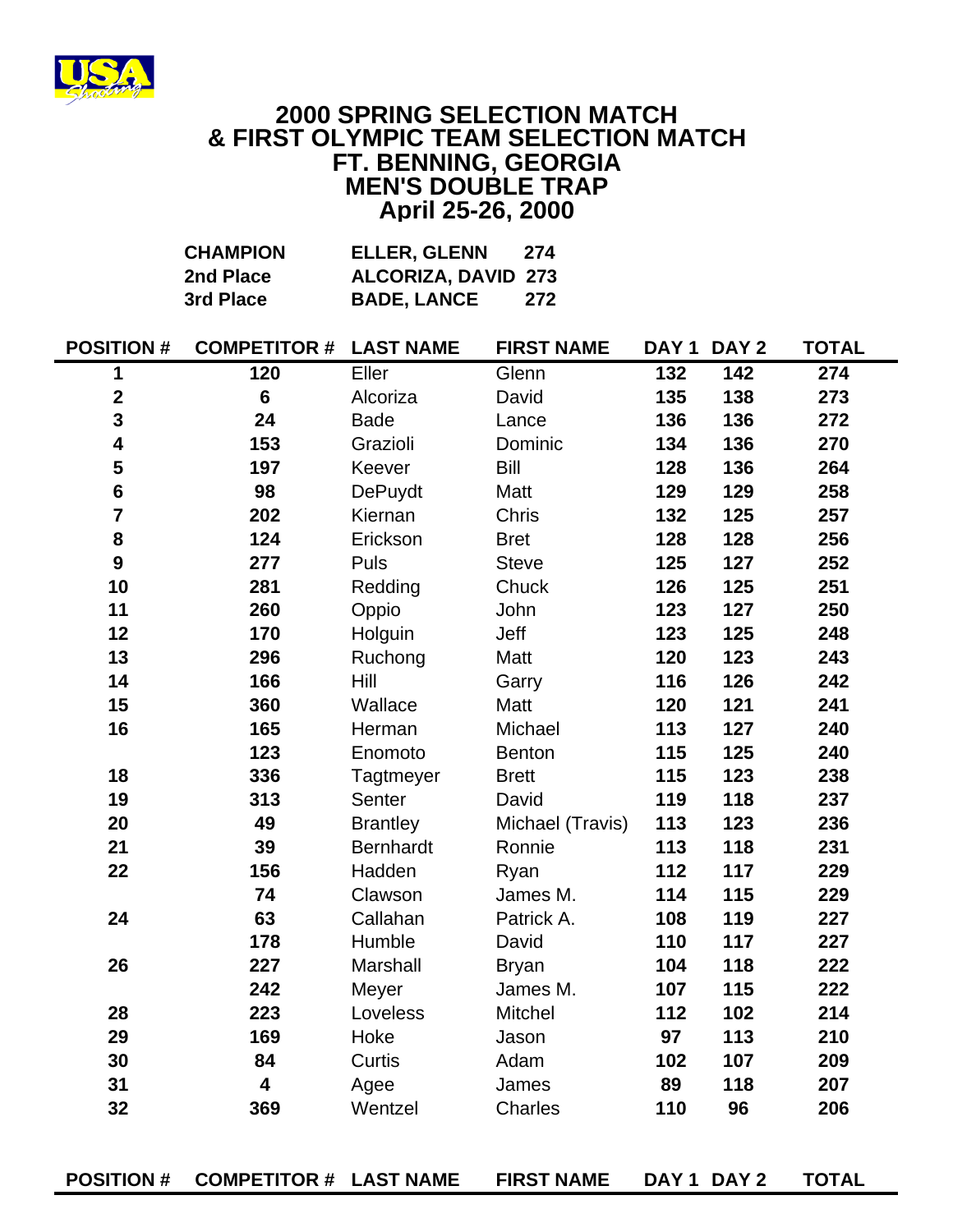| 33 | 387 | Grannon       | Mike         | 92 | 113 | 205 |
|----|-----|---------------|--------------|----|-----|-----|
| 34 | 259 | Ondov         | Chuck        | 88 | 106 | 194 |
| 35 | 321 | Sinkoff       | <b>Barry</b> | 84 | 102 | 186 |
| 36 | 234 | <b>McKain</b> | John         | 89 | 96  | 185 |
| 37 | 250 | <b>Myers</b>  | Doug         | 75 | 109 | 184 |
| 38 | 43  | Bogan         | Jackson      | 84 | 90  | 174 |
| 39 | 380 | Curtis        | Art          | 73 | 74  | 147 |